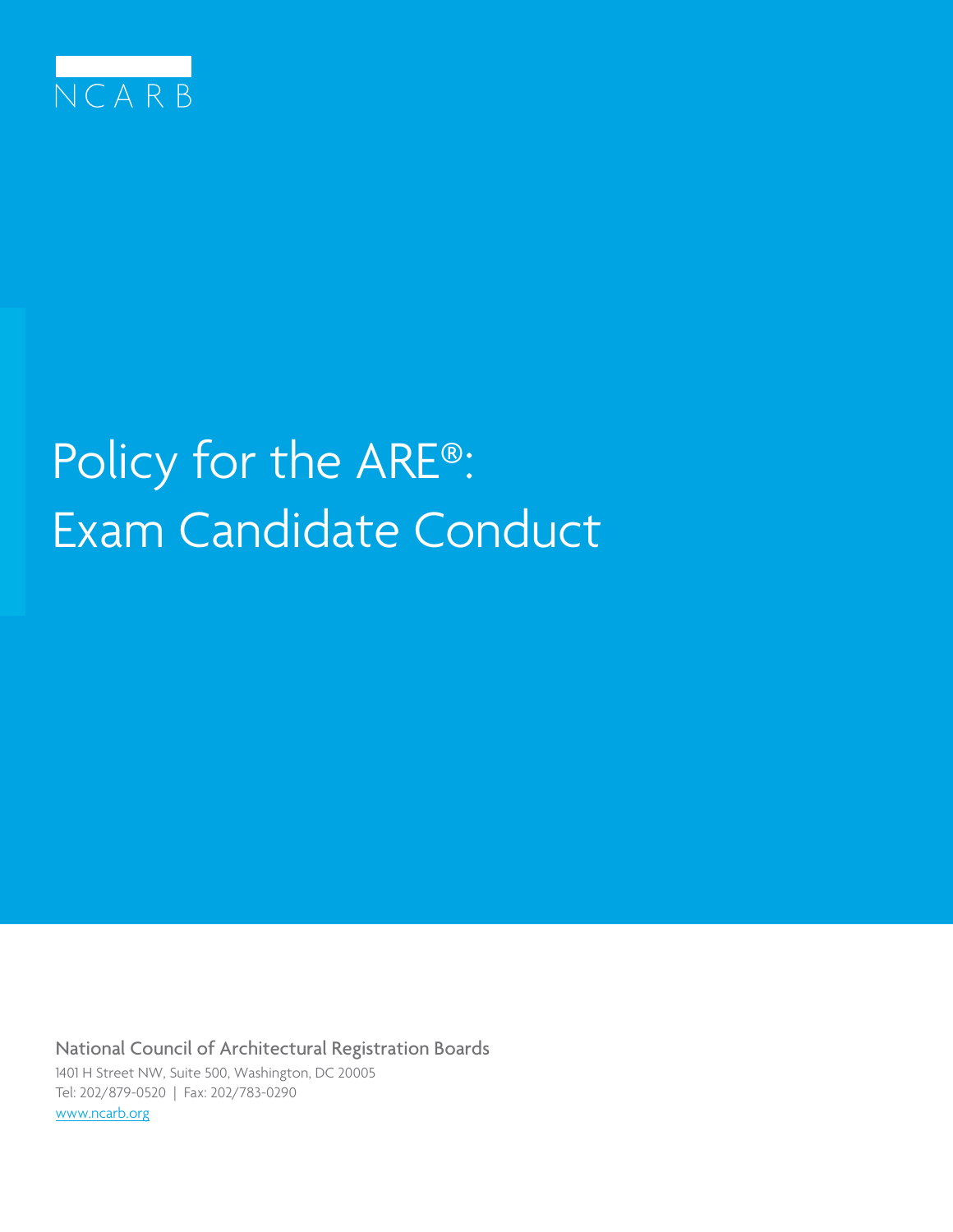

# Policy for the ARE: Exam Candidate Conduct

*(Amended September 2020)*

The following policy has been established by NCARB's Board of Directors to provide procedures in the event of exam candidate misconduct while preparing for, taking or after taking the Architect Registration Examination® (ARE®). Exam candidate misconduct includes, but is not limited to, the particular violations described below; any other violation of ARE test regulations; and any other misconduct, inappropriate behavior, or breach of examination security. The Board anticipates that these procedures will be applicable to most exam candidate misconduct. Nevertheless, the Board reserves the right to impose any sanction it believes appropriate, either more or less than those noted below. Action taken by the NCARB Board of Directors is final and non-appealable. In addition, if the individual subsequently seeks NCARB certification, the matter will be considered in deciding whether to grant NCARB certification.

The ARE is copyrighted and each candidate enters into the *ARE Candidate Agreement* by requesting eligibility to test affirming, among other things, not to copy or disclose any ARE questions or their content. Copying or disclosing test questions or any other examination content is a violation of NCARB's copyright and the *ARE Candidate Agreement*. In addition to the sanctions described below, where warranted, NCARB may pursue all legal remedies available to recover monetary damages caused by such conduct and to enjoin violations of its rights with respect to the ARE.

Upon discovery of any exam candidate misconduct in any category below, NCARB shall have the authority to place a "hold" on pending scores and all open exam eligibilities to test and cancel any scheduled exam(s) pending further investigation, review by NCARB's Professional Conduct Committee (PCC), and action by NCARB's Board of Directors if applicable. If no action is taken or only a warning letter is issued, NCARB will reopen any closed eligibilities to test and assist the candidate in rescheduling the canceled exam(s) at no additional cost to the candidate.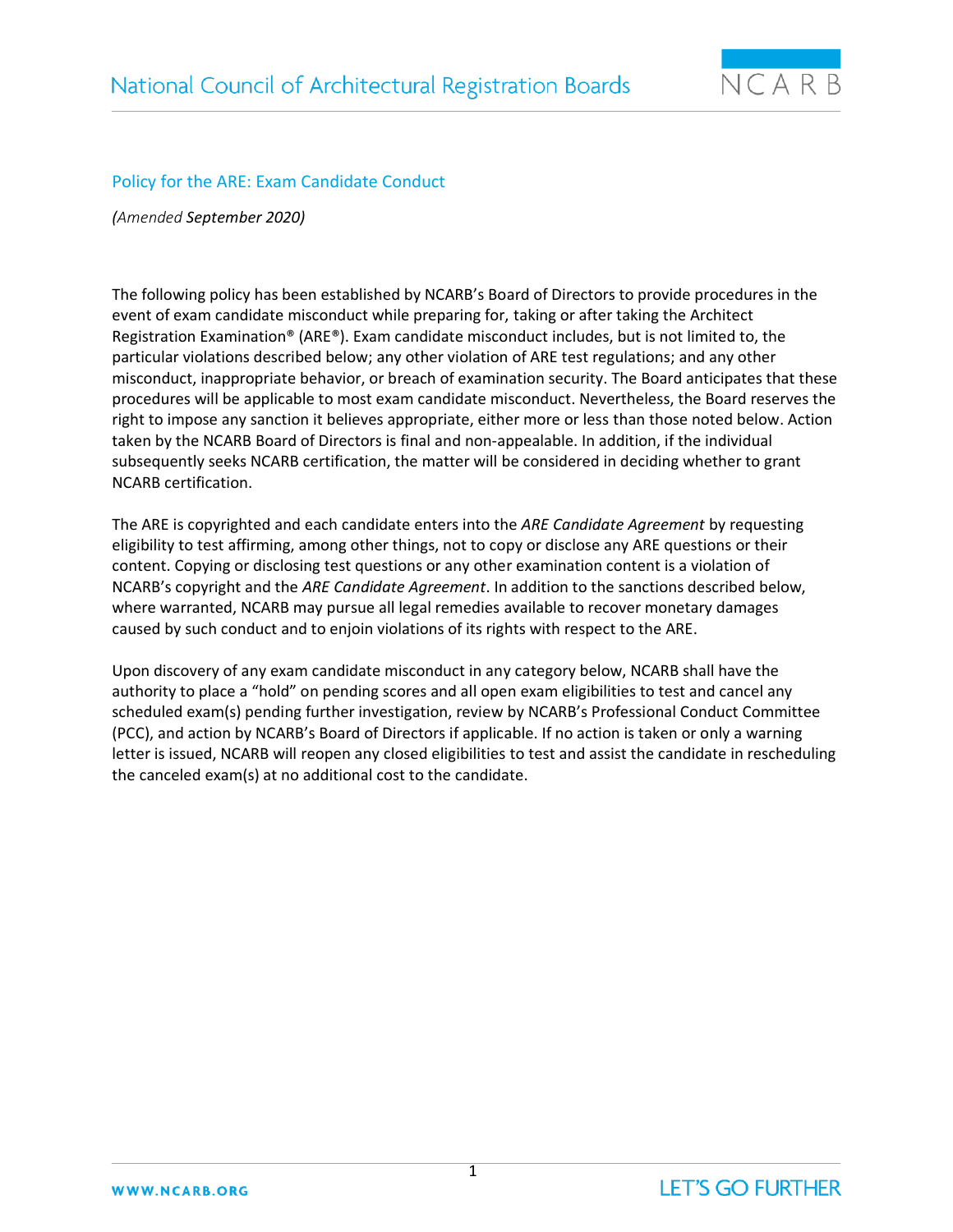

# **Procedures for Exam Candidate Misconduct**

#### **Category 1: Seeking or Failing to Report Disclosed ARE Content**

*Simply put: A candidate may not attempt to gain access to ARE content disclosed by others. If a candidate is unwillingly exposed to exam content by others, the candidate shall report the incident to NCARB.*

A candidate may not willfully obtain or seek to obtain ARE test questions, ARE exhibits, or ARE resources disclosed by others. If a candidate unwillingly receives or discovers exam content disclosed by others, the candidate must report the disclosed content to NCARB.

The consequences may be any or all the following:

Initial NCARB Action:

- Issue warning letter to candidate and send copy to candidate's board, and/or
- Forward to PCC for review.
	- o Send candidate notification of PCC review and permit 30 days for response by candidate.
	- o Send copy of PCC notification to candidate's board.

#### NCARB PCC Action:

- Following review, recommend any or all the following:
	- o Issue warning letter to candidate and send copy to candidate's board.
	- $\circ$  Recommend action to NCARB's Board of Directors including any or all the following:
		- $\mathbf{r}$ Cancellation of score(s) for the division(s) which content was sought or obtained for and any subsequent division(s) taken.
		- Suspension of test authorization for all divisions for up to **5 years** from date attempting  $\mathbf{r}$ to gain ARE content, or date of receipt of ARE content, or **such longer period as may be warranted**.
		- Prohibit granting of an NCARB Certificate for up to **3 years** from date of initial registration, or **such longer period as may be warranted.**
		- $\mathbf{u}$ Any other sanction permitted under the **[PCC Rules of Procedure](https://www.ncarb.org/sites/default/files/Main%20Website/Data%20&%20Resources/RulesofProcedure.pdf)**.

- Review and act upon final decision.
- Notification of action taken will be forwarded to the candidate and the candidate's board.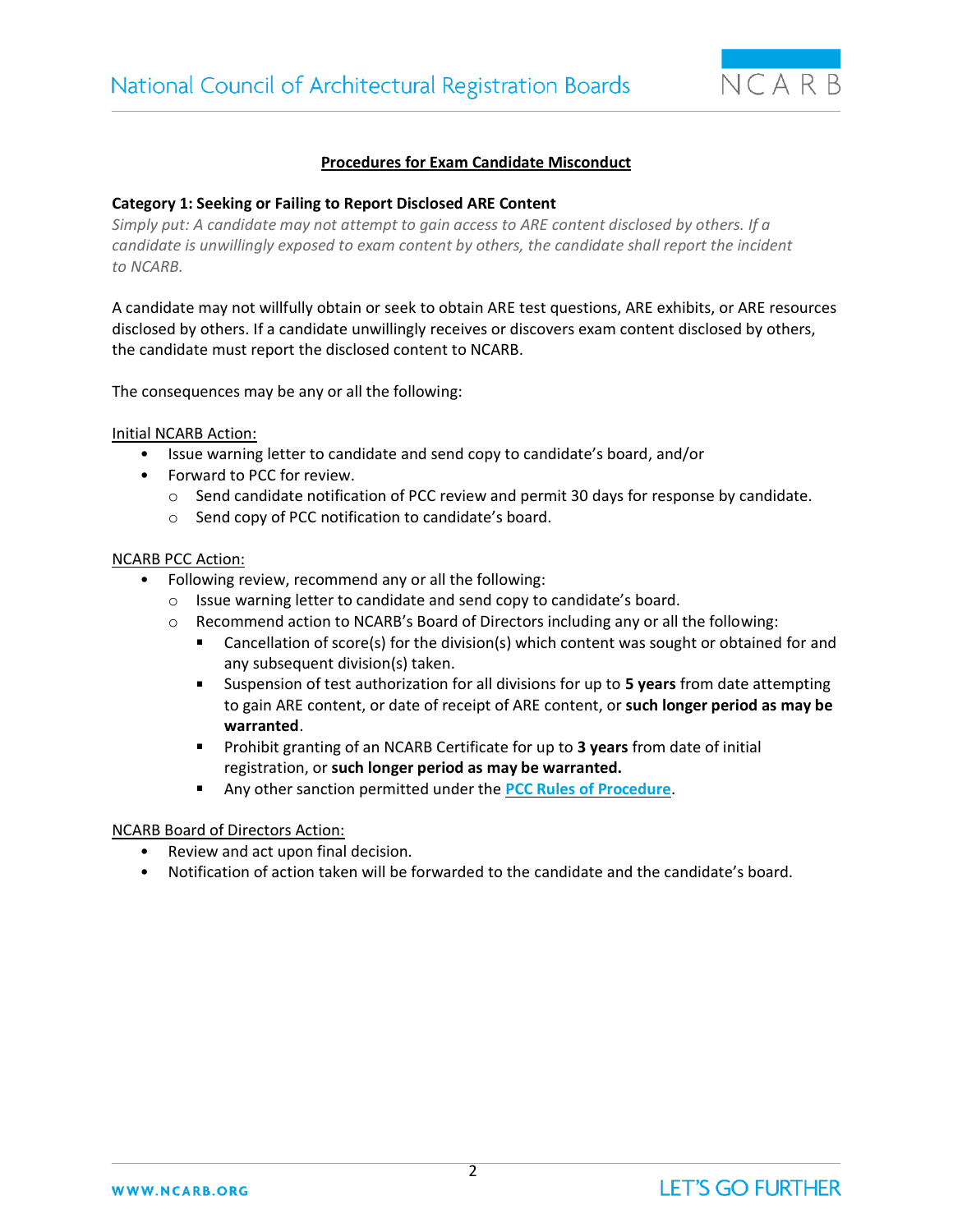

# **Category 2: Inappropriate Conduct**

*Simply put: Candidates are always required to conduct themselves professionally and civilly throughout the examination process.*

Candidates shall not engage in any behavior, written, verbal or physical, that may be considered inappropriate, abusive, disruptive, threatening, discriminatory, prejudicial or harassing in nature. Candidates must conduct themselves professionally and civilly during any test appointment, while engaging with NCARB, any NCARB member jurisdiction, and/or any vendor working on behalf of NCARB. Candidates are required to follow instruction given by test administration staff.

The consequences may be any or all the following:

Test Administrator Action:

- Immediate dismissal from the test appointment.
- Banning the candidate from use of that test center or online proctoring for any and all future examination appointments.

#### Initial NCARB Action:

- Issue warning letter to candidate and send copy to candidate's board, and/or
- Forward to PCC for review.
	- $\circ$  Send candidate notification of PCC review and permit 30 days for response by candidate.
	- o Send copy of PCC notification to candidate's board.

# NCARB PCC Action:

- Following review, PCC may recommend any or all the following:
	- o Issue warning letter to candidate and send copy to candidate's board.
	- o Recommend action to NCARB's Board of Directors including any or all the following:
		- Cancellation of score for the division.
		- Suspension of test taking authorization for all divisions for up to **5 years** from date of inappropriate conduct or **such longer period as may be warranted.**
		- $\mathbf{r}$ Any other sanction permitted under the **[PCC Rules of Procedure](https://www.ncarb.org/sites/default/files/Main%20Website/Data%20&%20Resources/RulesofProcedure.pdf)**.

- Review and act upon final decision.
- Notification of action taken will be forwarded to the candidate and the candidate's board.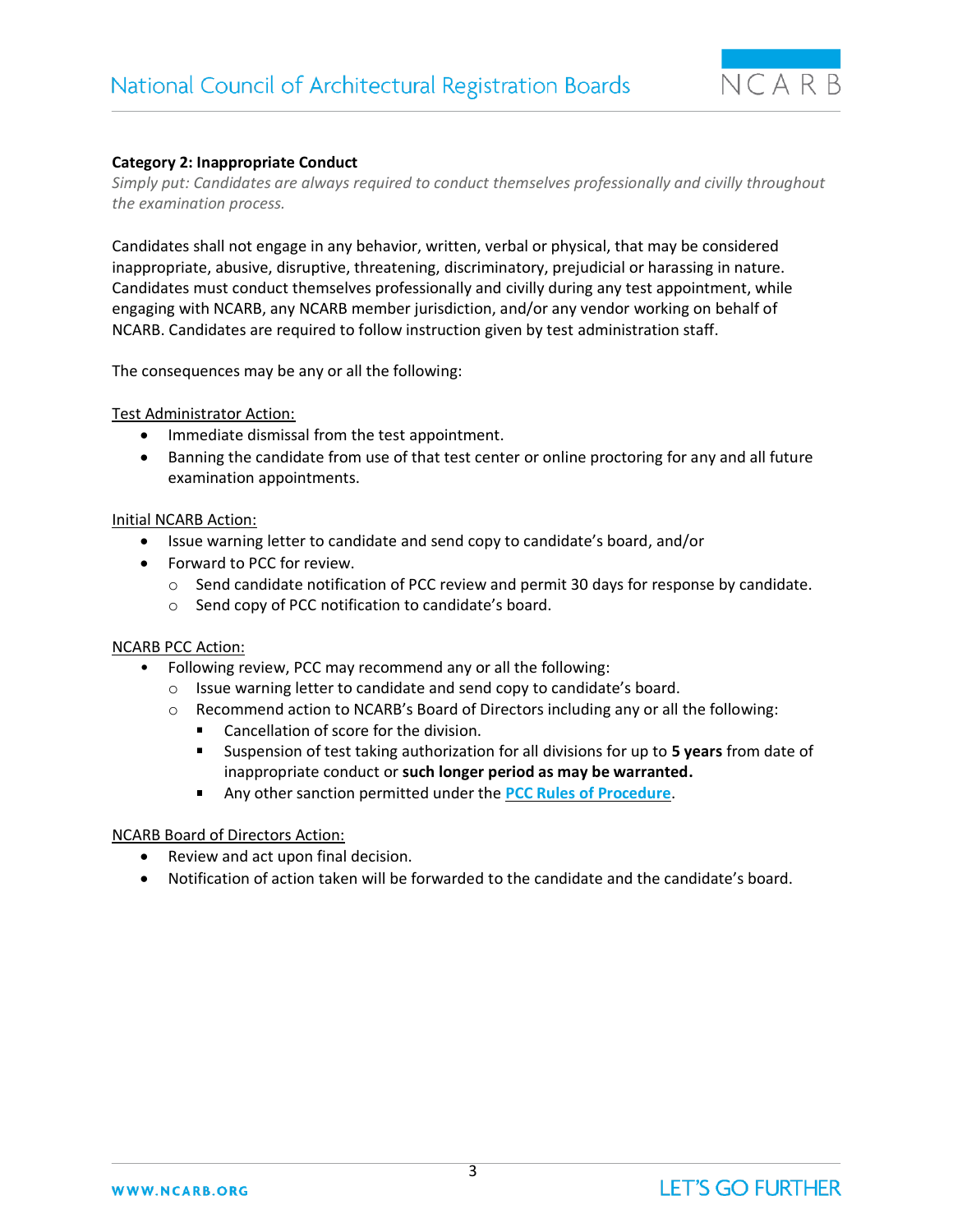

# **Category 3: Unauthorized Access to Devices or Materials in the Testing Room.**

*Simply put: Only authorized electronic devices and other approved materials are allowed in the testing room at any time during the administration.*

Unapproved electronic devices or any other unapproved materials may not be accessed in the testing room at any time during the exam administration. Access to approved accommodated testing devices is allowed. Candidates must allow the proctor to inspect accommodated testing devices.

The consequences may be any or all the following:

Test Administrator Action:

- Inspect and/or confiscate inappropriate materials and /or devices accessed.
- Immediate dismissal from the test appointment.
- Confiscation of unauthorized devices or materials by the test center staff.

#### Initial NCARB Action:

- Issue warning letter to candidate and send copy to candidate's board, and/or
- Forward to PCC for review.
	- o Send candidate notification of PCC review and permit 30 days for response by candidate.
	- o Send copy of PCC notification to candidate's board.

#### NCARB PCC Action:

- Following review, PCC may recommend any or all the following:
	- o Issue warning letter to candidate and send copy to candidate's board.
	- $\circ$  Recommend action to NCARB's Board of Directors including any or all the following:
		- $\blacksquare$ Cancellation of score for the division.
		- Suspension of test taking authorization for all divisions for up to **5 years** from date of test administration.
		- Any other sanction permitted under the **[PCC Rules of Procedure](https://www.ncarb.org/sites/default/files/Main%20Website/Data%20&%20Resources/RulesofProcedure.pdf)**.

- Review and act upon final decision.
- Notification of action taken will be forwarded to the candidate and the candidate's board.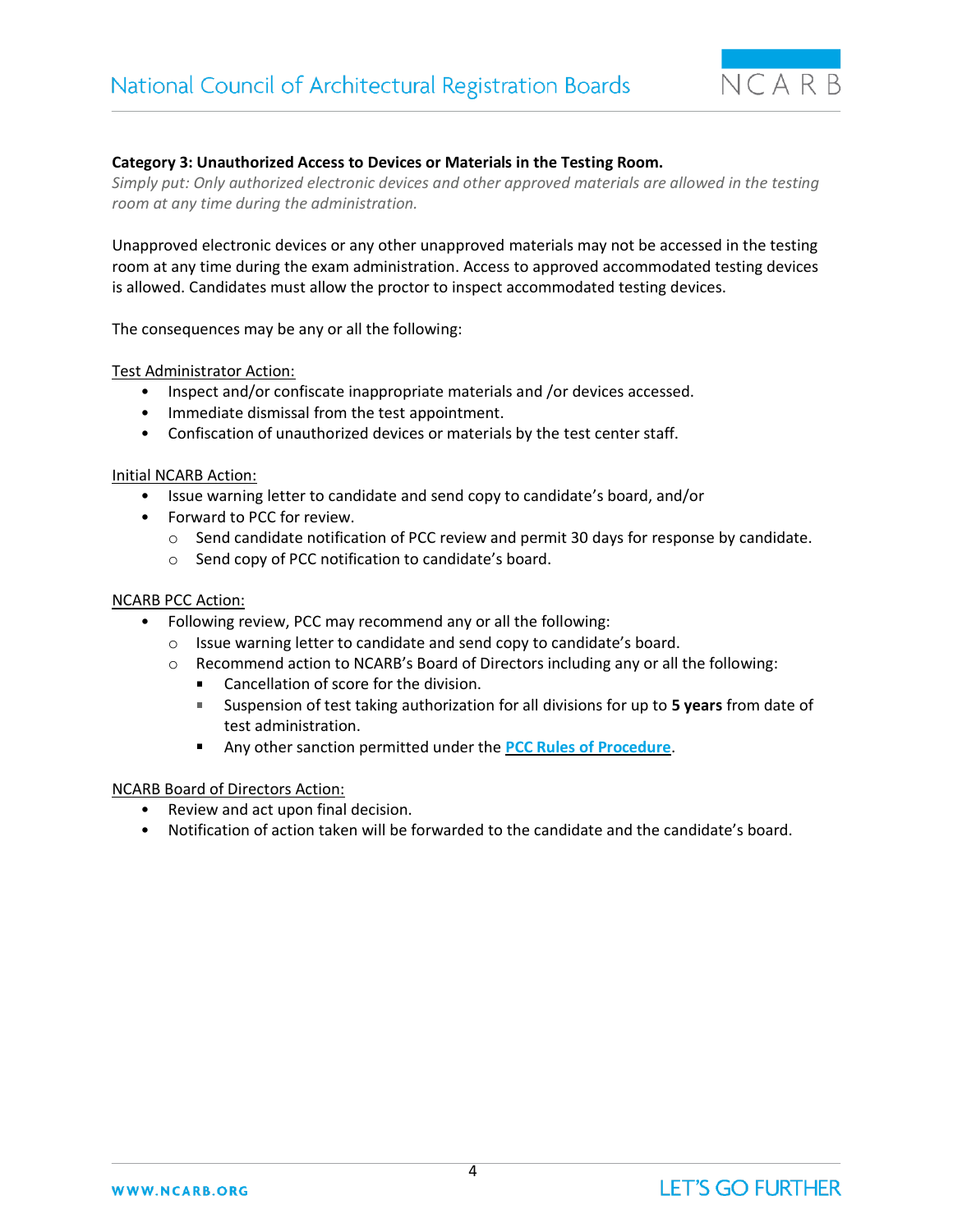

# **Category 4: Copying, Recording or Disseminating ARE Content**

*Simply put: Candidates may not attempt to reproduce, record or share the content of any ARE question, ARE exhibit, or ARE resource viewed during their exam appointment, whether through electronic or other means. If someone else discloses what they saw on the ARE, candidates may not forward, re-post, or otherwise disclose that information.*

It is prohibited to record or transcribe ARE content, either from memory, electronic or other means, regardless of whether such ARE content is subsequently disclosed. It is further prohibited to forward, repost, or otherwise disclose any ARE Content that others may have disclosed. It is also prohibited for testtakers to attempt to remove ARE content from the testing room, whether by notes in any form from the testing room, or by use of devices (including without limitation cameras, audio recorders, or scanning or digital storage devices) to record or transmit test content at or from the testing room, or by any other means of data recording or information transmission.

The consequences may be any or all the following:

# Test Administrator Action:

- Inspect and/or confiscate inappropriate materials and/or devices accessed.
- Immediate dismissal from the test appointment.

#### Initial NCARB Action:

- Issue warning letter to candidate and send copy to candidate's board, and/or
- Forward to PCC for review.
	- o Send candidate notification of PCC review and permit 30 days for response by candidate.
	- o Send copy of PCC notification to candidate's board.

#### NCARB PCC Action:

- Following review, recommend any or all the following:
	- o Issue warning letter to candidate and send copy to candidate's board.
	- o Recommend action to NCARB's Board of Directors including any or all the following:
		- Cancellation of score(s) for the division(s) from which content was copied or  $\mathbf{r}$ disseminated and any subsequent division(s) taken.
		- $\blacksquare$  . Suspension of test authorization for all divisions for a minimum of **3 years** and up to **5 years** from date of test administration, or **such longer period as may be warranted**.
		- Prohibit granting of an NCARB Certificate for a minimum of **1 year** and up to **3 years**  from date of initial registration, or **such longer period as may be warranted.**
		- a. Any other sanction permitted under the **[PCC Rules of Procedure](https://www.ncarb.org/sites/default/files/Main%20Website/Data%20&%20Resources/RulesofProcedure.pdf)**.

- Review and act upon final decision.
- Notification of action taken will be forwarded to the candidate and the candidate's board.